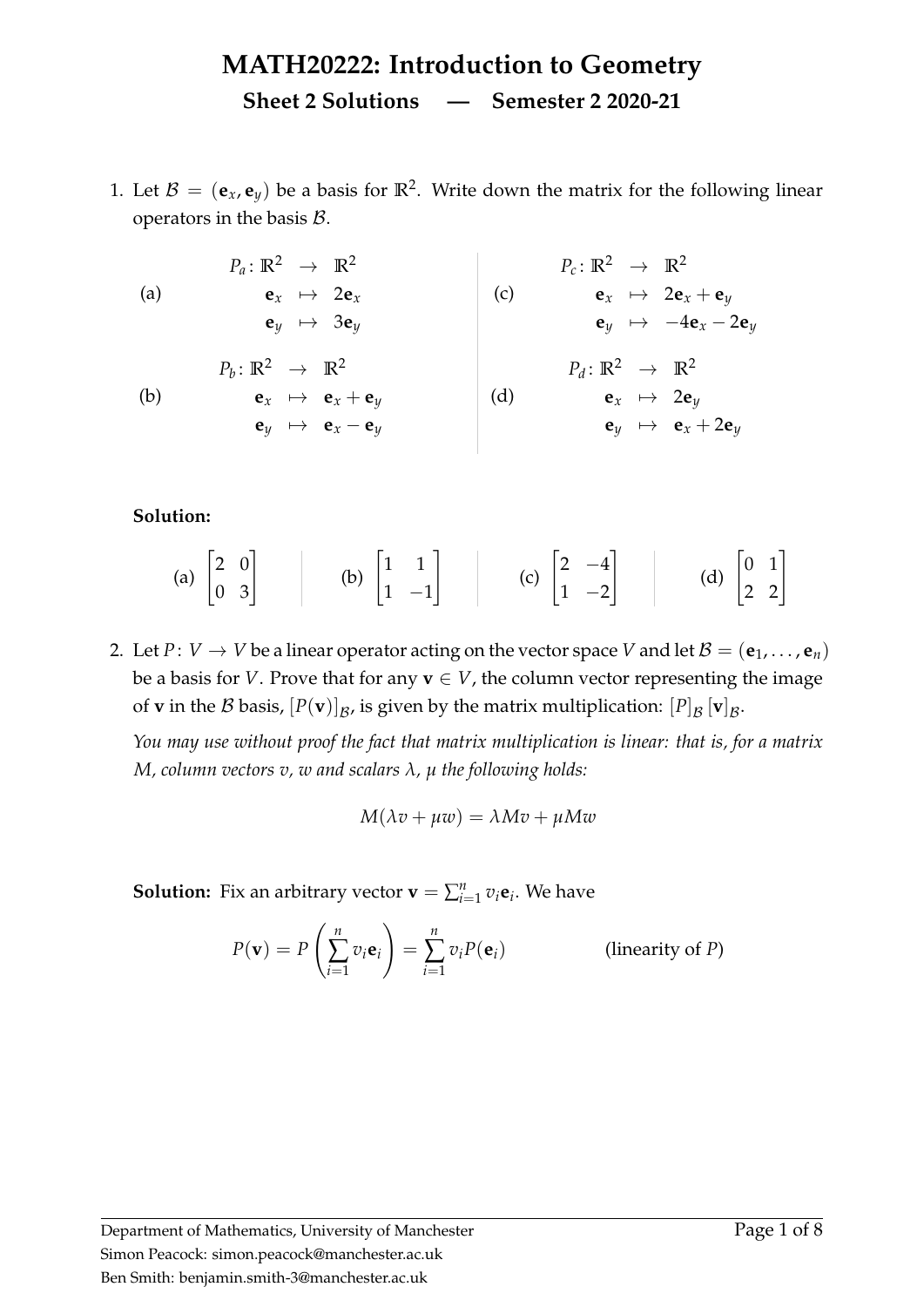therefore by linearity of the notation  $[-]_B$  we also have

$$
[P(\mathbf{v})]_{\mathcal{B}} = \sum_{i=1}^{n} v_i [P(\mathbf{e}_i)]_{\mathcal{B}}
$$
  
\n
$$
= \sum_{i=1}^{n} v_i [P]_{\mathcal{B}} [\mathbf{e}_i]_{\mathcal{B}}
$$
  
\n
$$
= [P]_{\mathcal{B}} \left( \sum_{i=1}^{n} v_i [\mathbf{e}_i]_{\mathcal{B}} \right)
$$
  
\n
$$
= [P]_{\mathcal{B}} \left( \sum_{i=1}^{n} v_i [\mathbf{e}_i]_{\mathcal{B}} \right)
$$
  
\n
$$
= [P]_{\mathcal{B}} \left[ \left( \sum_{i=1}^{n} v_i \mathbf{e}_i \right) \right]_{\mathcal{B}}
$$
  
\n
$$
= [P]_{\mathcal{B}} [\mathbf{v}]_{\mathcal{B}}
$$
  
\n
$$
(linearity of [-]_{\mathcal{B}})
$$
  
\n
$$
= [P]_{\mathcal{B}} [\mathbf{v}]_{\mathcal{B}}
$$

3. Let *P* be a linear operator acting on 2-dimensional vector space *V* and let  $B = (\mathbf{e}_x, \mathbf{e}_y)$ be a basis for *V*, such that the matrix of *P* in the basis  $B$  is given by

$$
[P]_{\mathcal{B}} = \begin{bmatrix} 5 & -1 \\ 2 & 2 \end{bmatrix}.
$$

Show that there is a basis  $C = (\mathbf{e}_u, \mathbf{e}_v)$  such that the linear operator in the basis C is

$$
[P]_{\mathcal{C}} = \begin{bmatrix} 4 & 0 \\ 0 & 3 \end{bmatrix}.
$$

**Hint**: *The second matrix means that*  $P(e_u) = 4e_u$  *(it is an eigenvector).* Use this fact to *equate*  $[P(\mathbf{e}_u)]_{\mathcal{B}}$  with  $[4\mathbf{e}_u]_{\mathcal{B}}$ .

**Solution:** The second matrix tells us that  $P(\mathbf{e}_u) = 4\mathbf{e}_u$ . We can write  $\mathbf{e}_u$  in the  $\beta$ basis:  $\mathbf{e}_u = \lambda \mathbf{e}_x + \mu \mathbf{e}_y$ . Then

$$
\begin{bmatrix} 4\lambda \\ 4\mu \end{bmatrix} = [4\mathbf{e}_u]_{\mathcal{B}} = [P(\mathbf{e}_u)]_{\mathcal{B}} = [P]_{\mathcal{B}} [\mathbf{e}_u]_{\mathcal{B}} = \begin{bmatrix} 5 & -1 \\ 2 & 2 \end{bmatrix} \begin{bmatrix} \lambda \\ \mu \end{bmatrix} = \begin{bmatrix} 5\lambda - \mu \\ 2\lambda + 2\mu \end{bmatrix}
$$

so  $\lambda = \mu$ .

Similarly we see that  $P(\mathbf{e}_v) = 3\mathbf{e}_v$ , and if  $\mathbf{e}_v = \alpha \mathbf{e}_x + \beta \mathbf{e}_v$  we have

$$
\begin{bmatrix} 3\alpha \\ 3\beta \end{bmatrix} = \begin{bmatrix} 5 & -1 \\ 2 & 2 \end{bmatrix} \begin{bmatrix} \alpha \\ \beta \end{bmatrix} = \begin{bmatrix} 5\alpha - \beta \\ 2\alpha + 2\beta \end{bmatrix}
$$

so 2*α* = *β*. We have two degrees of freedom to choose the basis, one such choice is  $C = (e_x + e_y, e_x + 2e_y).$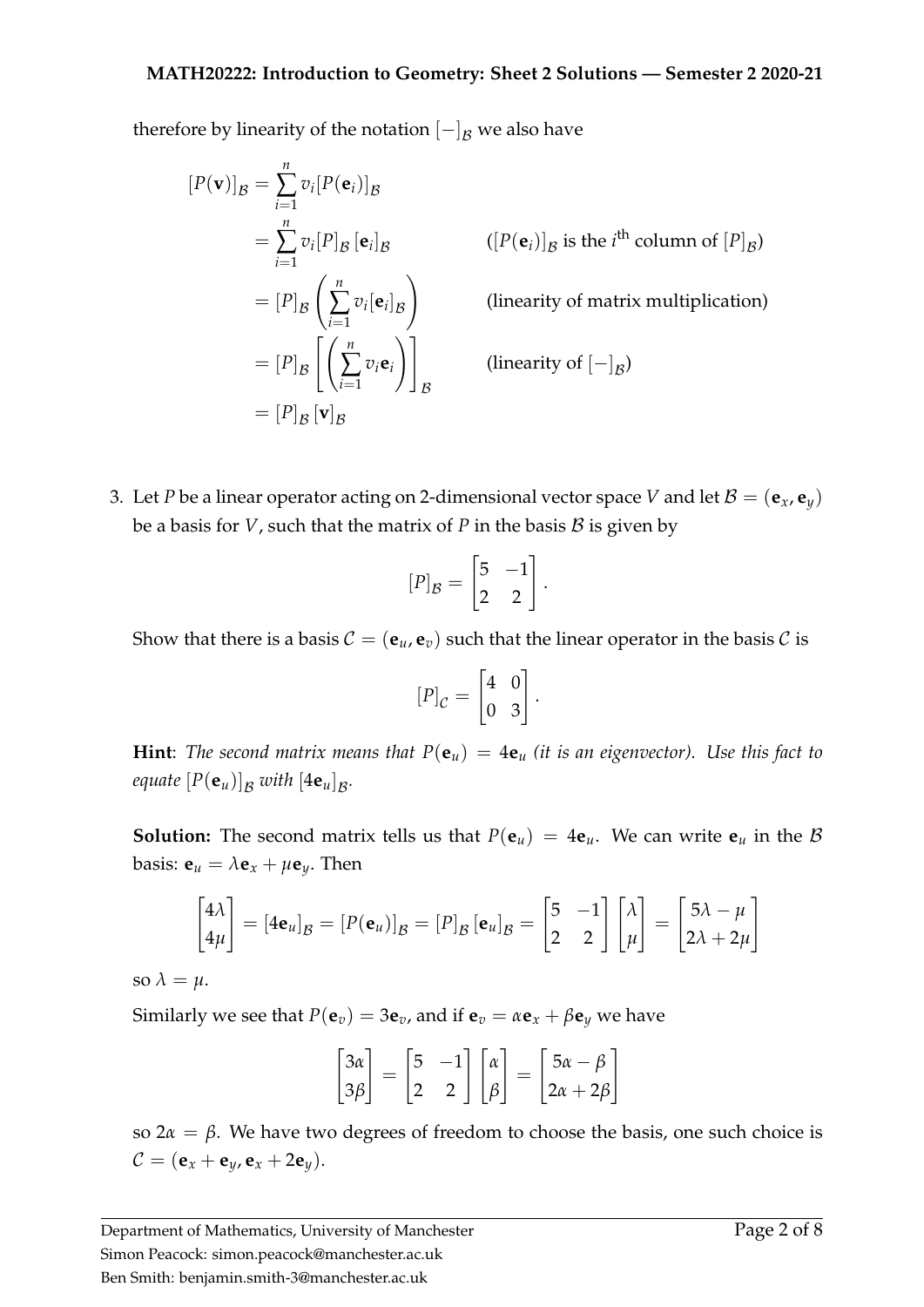The transition matrix  ${}_{\mathcal{B}}T_{\mathcal{C}} = \left[\begin{smallmatrix} 1 & 1 \ 1 & 2 \end{smallmatrix}\right]$ , with inverse  $\left[\begin{smallmatrix} 2 & -1 \ -1 & 1 \end{smallmatrix}\right]$  and we may check that

$$
\begin{bmatrix} 1 & 1 \\ 1 & 2 \end{bmatrix}^{-1} \begin{bmatrix} 5 & -1 \\ 2 & 2 \end{bmatrix} \begin{bmatrix} 1 & 1 \\ 1 & 2 \end{bmatrix} = \begin{bmatrix} 2 & -1 \\ -1 & 1 \end{bmatrix} \begin{bmatrix} 4 & 3 \\ 4 & 6 \end{bmatrix} = \begin{bmatrix} 4 & 0 \\ 0 & 3 \end{bmatrix}
$$

4. Let  $\mathcal{B}, \mathcal{C}$  be (ordered) bases of a vector space *V*. Show that the transition matrix  $_{\mathcal{C}}T_{\mathcal{B}}$ from C to B is the inverse matrix of the transition matrix  $B_T$  from B to C i.e.

$$
{}_{\mathcal{C}}T_{\mathcal{B}} = (\mathcal{B}T_{\mathcal{C}})^{-1}.
$$

**Solution:** We can solve this very quickly by using the transitivity property of tran-sition matrices from Lemma [1.37](#page-0-0) in the notes. In particular, we have that  ${}_{\mathcal{C}}T_{\mathcal{B} \mathcal{B}}T_{\mathcal{C}} =$  $cT_c$ . The transition matrix from C to C is just the identity matrix, therefore

$$
{}_{\mathcal{C}}T_{\mathcal{B}} = {}_{\mathcal{C}}T_{\mathcal{B}}I_n = {}_{\mathcal{C}}T_{\mathcal{B}} {}_{\mathcal{B}}T_{\mathcal{C}} ({}_{\mathcal{B}}T_{\mathcal{C}})^{-1} = I_n({}_{\mathcal{B}}T_{\mathcal{C}})^{-1} = ({}_{\mathcal{B}}T_{\mathcal{C}})^{-1}.
$$

5. Let  $\mathcal{B} = (\mathbf{e}_x, \mathbf{e}_y)$  be an orthonormal basis for 2-dimensional Euclidean space  $\mathbb{E}^2$ .

(a) Consider the following alternative bases:

(i) 
$$
C_i = (\mathbf{e}_x, -\mathbf{e}_y)
$$
 (ii)  $C_{ii} = (\frac{\mathbf{e}_x + \mathbf{e}_y}{\sqrt{2}}, \frac{\mathbf{e}_y - \mathbf{e}_x}{\sqrt{2}})$ 

In each case write down the transition matrix from  $\beta$  to  $\mathcal{C}_{\bullet}$  and calculate the transition matrix from  $C_{\bullet}$  to  $B$ .

(b) For e[a](#page-0-1)ch of the linear operators  $P_a$  and  $P_b$  $P_b$  from question [1](#page-0-3) calculate the matrix for the linear operator in each  $C$  basis above.

## **Solution:**

<span id="page-2-1"></span><span id="page-2-0"></span>(a) Using the fact that 
$$
{}_{\mathcal{C}}T_{\mathcal{B}} = {}_{\mathcal{B}}T_{\mathcal{C}}^{-1}
$$
\n(i) 
$$
{}_{\mathcal{B}}T_{\mathcal{C}_i} = \begin{bmatrix} 1 & 0 \\ 0 & -1 \end{bmatrix} \qquad \qquad c_iT_{\mathcal{B}} = \begin{bmatrix} 1 & 0 \\ 0 & -1 \end{bmatrix}
$$
\n(ii) 
$$
{}_{\mathcal{B}}T_{\mathcal{C}_{ii}} = \frac{1}{\sqrt{2}} \begin{bmatrix} 1 & -1 \\ 1 & 1 \end{bmatrix} \qquad \qquad c_{ii}T_{\mathcal{B}} = \frac{1}{\sqrt{2}} \begin{bmatrix} 1 & 1 \\ -1 & 1 \end{bmatrix}
$$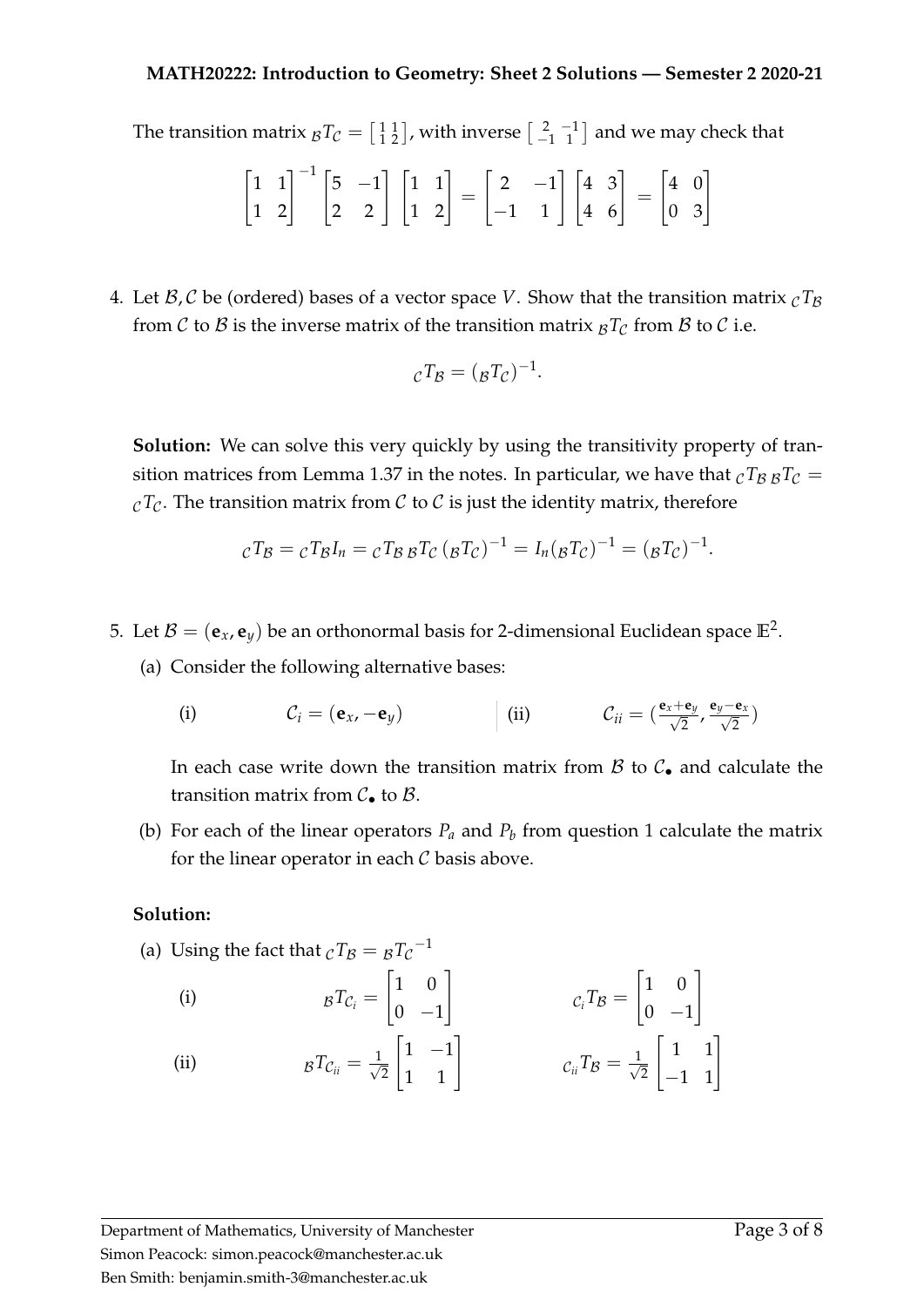(b) (i)

$$
\begin{aligned}\n[P_a]_{C_i} &= c_i T_B [P_a]_{B} B T_{C_i} \\
&= \begin{bmatrix} 1 & 0 \\ 0 & -1 \end{bmatrix} \begin{bmatrix} 2 & 0 \\ 0 & 3 \end{bmatrix} \begin{bmatrix} 1 & 0 \\ 0 & -1 \end{bmatrix} \\
&= \begin{bmatrix} 1 & 0 \\ 0 & -1 \end{bmatrix} \begin{bmatrix} 1 & 0 \\ 0 & -1 \end{bmatrix} \\
&= \begin{bmatrix} 1 & 0 \\ 0 & -1 \end{bmatrix} \begin{bmatrix} 1 & 1 \\ 1 & -1 \end{bmatrix} \begin{bmatrix} 1 & 0 \\ 0 & -1 \end{bmatrix} \\
&= \begin{bmatrix} 1 & 1 \\ 1 & -1 \end{bmatrix}\n\end{aligned}
$$

(ii)

$$
[P_a]_{C_{ii}} = c_{ii} T_B [P_a]_{B B} T_{C_{ii}}
$$
  
\n
$$
= \frac{1}{2} \begin{bmatrix} 1 & 1 \\ -1 & 1 \end{bmatrix} \begin{bmatrix} 2 & 0 \\ 0 & 3 \end{bmatrix} \begin{bmatrix} 1 & -1 \\ 1 & 1 \end{bmatrix}
$$
  
\n
$$
= \frac{1}{2} \begin{bmatrix} 2 & 3 \\ -2 & 3 \end{bmatrix} \begin{bmatrix} 1 & -1 \\ 1 & 1 \end{bmatrix}
$$
  
\n
$$
= \begin{bmatrix} 5/2 & 1/2 \\ 1/2 & 5/2 \end{bmatrix}
$$
  
\n
$$
= \begin{bmatrix} 1 & -1 \\ -1 & -1 \end{bmatrix}
$$
  
\n
$$
= \begin{bmatrix} 1 & -1 \\ -1 & -1 \end{bmatrix}
$$
  
\n
$$
= \begin{bmatrix} 1 & -1 \\ -1 & -1 \end{bmatrix}
$$
  
\n
$$
= \begin{bmatrix} 1 & -1 \\ -1 & -1 \end{bmatrix}
$$

<span id="page-3-0"></span>6. Let  $B = (\mathbf{e}_x, \mathbf{e}_y, \mathbf{e}_z)$  be an orthonormal basis for  $\mathbb{E}^3$ . Calculate the determinant and trace for each of the following linear operators:

<span id="page-3-4"></span><span id="page-3-3"></span><span id="page-3-2"></span><span id="page-3-1"></span>

| $P_a: \mathbb{R}^2 \rightarrow \mathbb{R}^2$           | $P_c: \mathbb{R}^2 \rightarrow \mathbb{R}^2$                      |                                                                                |                                         |
|--------------------------------------------------------|-------------------------------------------------------------------|--------------------------------------------------------------------------------|-----------------------------------------|
| (a)                                                    | $\mathbf{e}_x \rightarrow \mathbf{e}_x + \mathbf{e}_y$            | (c)                                                                            | $\mathbf{e}_x \rightarrow \mathbf{e}_x$ |
| $\mathbf{e}_y \rightarrow \mathbf{e}_y + \mathbf{e}_z$ | (d)                                                               | $\mathbf{e}_z \rightarrow \mathbb{R}^2$                                        |                                         |
| $P_b: \mathbb{R}^2 \rightarrow \mathbb{R}^2$           | $P_d: \mathbb{R}^2 \rightarrow \mathbb{R}^2$                      |                                                                                |                                         |
| (b)                                                    | $\mathbf{e}_x \rightarrow \mathbf{e}_x - \mathbf{e}_y$            | $P_d: \mathbb{R}^2 \rightarrow \mathbb{R}^2$                                   |                                         |
| (c)                                                    | $\mathbf{e}_x \rightarrow \mathbf{e}_x$                           |                                                                                |                                         |
| $\mathbf{e}_y \rightarrow -\mathbf{e}_z$               | $\mathbf{e}_z \rightarrow -\mathbf{e}_y$                          |                                                                                |                                         |
| $\mathbf{e}_z \rightarrow -\mathbf{e}_y$               | $P_d: \mathbb{R}^2 \rightarrow \mathbb{R}^2$                      |                                                                                |                                         |
| $\mathbf{e}_y \rightarrow \mathbf{e}_y - \mathbf{e}_z$ | (d)                                                               | $\mathbf{e}_x \rightarrow \sqrt{2} \mathbf{e}_x - \mathbf{e}_y + \mathbf{e}_z$ |                                         |
| $\mathbf{e}_z \rightarrow \mathbf{e}_x - \mathbf{e}_z$ | $\mathbf{e}_y \rightarrow \sqrt{2} (\mathbf{e}_y + \mathbf{e}_z)$ |                                                                                |                                         |
| $\mathbf{e}_z \rightarrow \mathbf{e}_x - \mathbf{e}_z$ | $\mathbf{e}_z \rightarrow \sqrt{2} \mathbf{e}_x + \mathbf$        |                                                                                |                                         |

# **Solution:**

(a)

$$
[P_a]_B = \begin{bmatrix} 1 & 0 & 1 \\ 1 & 1 & 0 \\ 0 & 1 & 1 \end{bmatrix} \qquad \text{Tr}(P) = 3 \qquad \det(P) = \det\begin{bmatrix} 1 & 0 \\ 1 & 1 \end{bmatrix} + \det\begin{bmatrix} 1 & 1 \\ 0 & 1 \end{bmatrix} = 2
$$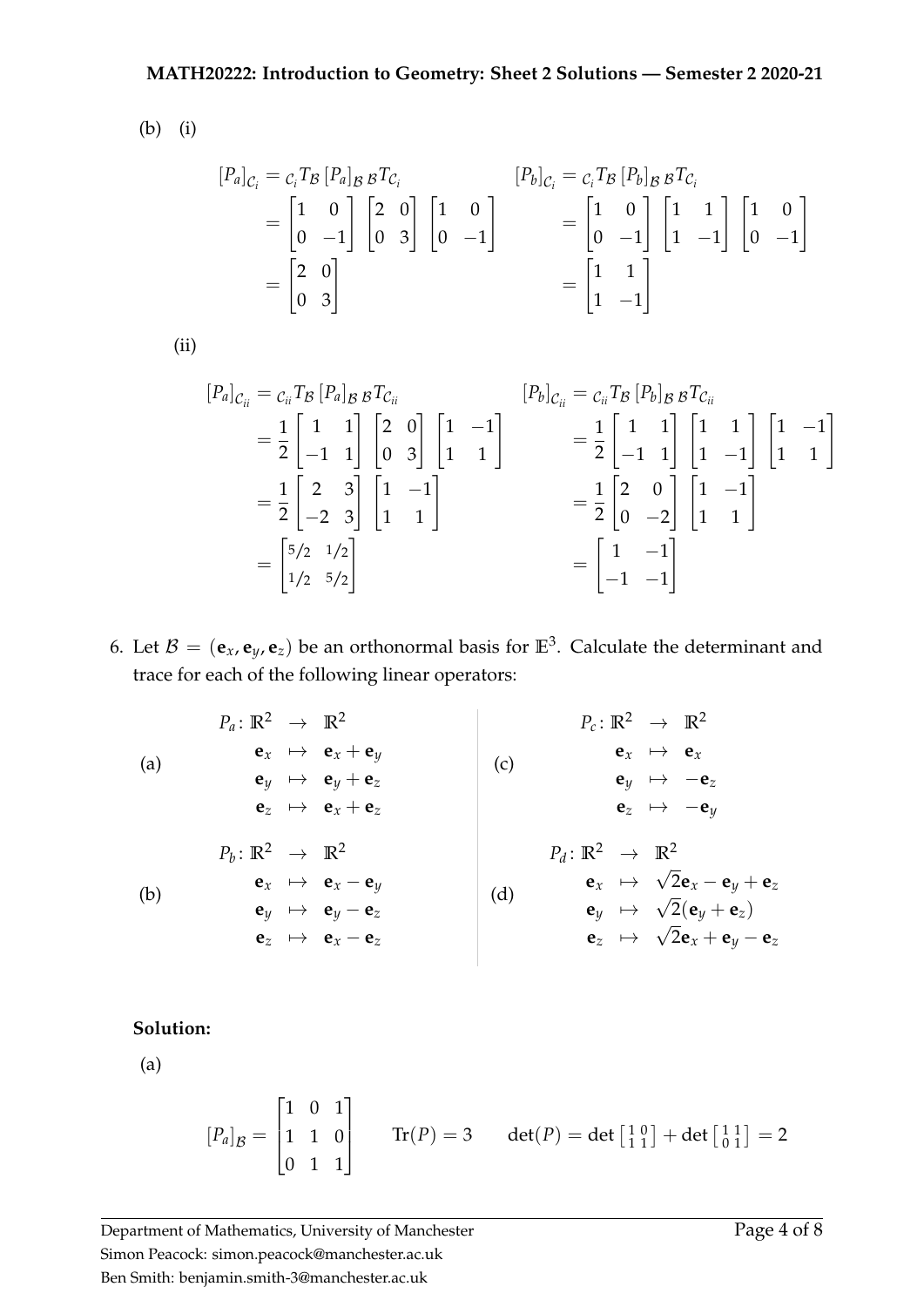(b)

$$
[P_b]_B = \begin{bmatrix} 1 & 0 & 1 \\ -1 & 1 & 0 \\ 0 & -1 & -1 \end{bmatrix}
$$
 Tr(P) = 1

For the determinant we can notice that the sum of the rows is zero, and hence the matrix is degenerate and det  $P = 0$ . Alternatively we can calculate the determinant directly:  $\det(P) = \det\left[\begin{smallmatrix} 1 & 0\ -1 & -1 \end{smallmatrix}\right] + \det\left[\begin{smallmatrix} -1 & 1\ 0 & - \end{smallmatrix}\right]$  $\begin{bmatrix} -1 & 1 \\ 0 & -1 \end{bmatrix} = 0$ 

(c)

$$
[P_c]_B = \begin{bmatrix} 1 & 0 & 0 \\ 0 & 0 & -1 \\ 0 & -1 & 0 \end{bmatrix} \quad \text{Tr}(P) = 1 \quad \text{det}(P) = \text{det} \begin{bmatrix} 0 & -1 \\ -1 & 0 \end{bmatrix} = -1
$$

(d)

$$
[P_d]_B = \begin{bmatrix} \sqrt{2} & 0 & \sqrt{2} \\ -1 & -\sqrt{2} & 1 \\ 1 & -\sqrt{2} & -1 \end{bmatrix}
$$
 Tr(P) = -1

$$
det(P) = \sqrt{2} det \begin{bmatrix} -\sqrt{2} & 1 \\ -\sqrt{2} & -1 \end{bmatrix} + \sqrt{2} det \begin{bmatrix} -1 & -\sqrt{2} \\ 1 & -\sqrt{2} \end{bmatrix} = \sqrt{2}(2\sqrt{2}) + \sqrt{2}(2\sqrt{2}) = 8
$$

- 7. For each linear operator in question [6:](#page-3-0)
	- (i) Determine if the operator is orthogonal or not.

**Note**: *It may be useful to recall a fact we learn about the determinant of an orthogonal operator.*

(ii) For  $\lambda \in \mathbb{R}$  define the scaled linear operator  $S: \mathbb{E}^3 \to \mathbb{E}^3$ , by  $S(\mathbf{v}) = \lambda P(\mathbf{v})$ . Determine the values of *λ* (if any exist) such that *S* is an orthogonal operator.

# **Solution:**

(i) The determinant of an orthogonal operator is either 1 or  $-1$ , so we can see immedi[a](#page-3-1)tely that  $P_a$ ,  $P_b$  $P_b$  an[d](#page-3-3)  $P_d$  are **not** orthogonal operators.

For *P[c](#page-3-4)* we can check if the matrix of the linear operator in the orthonormal basis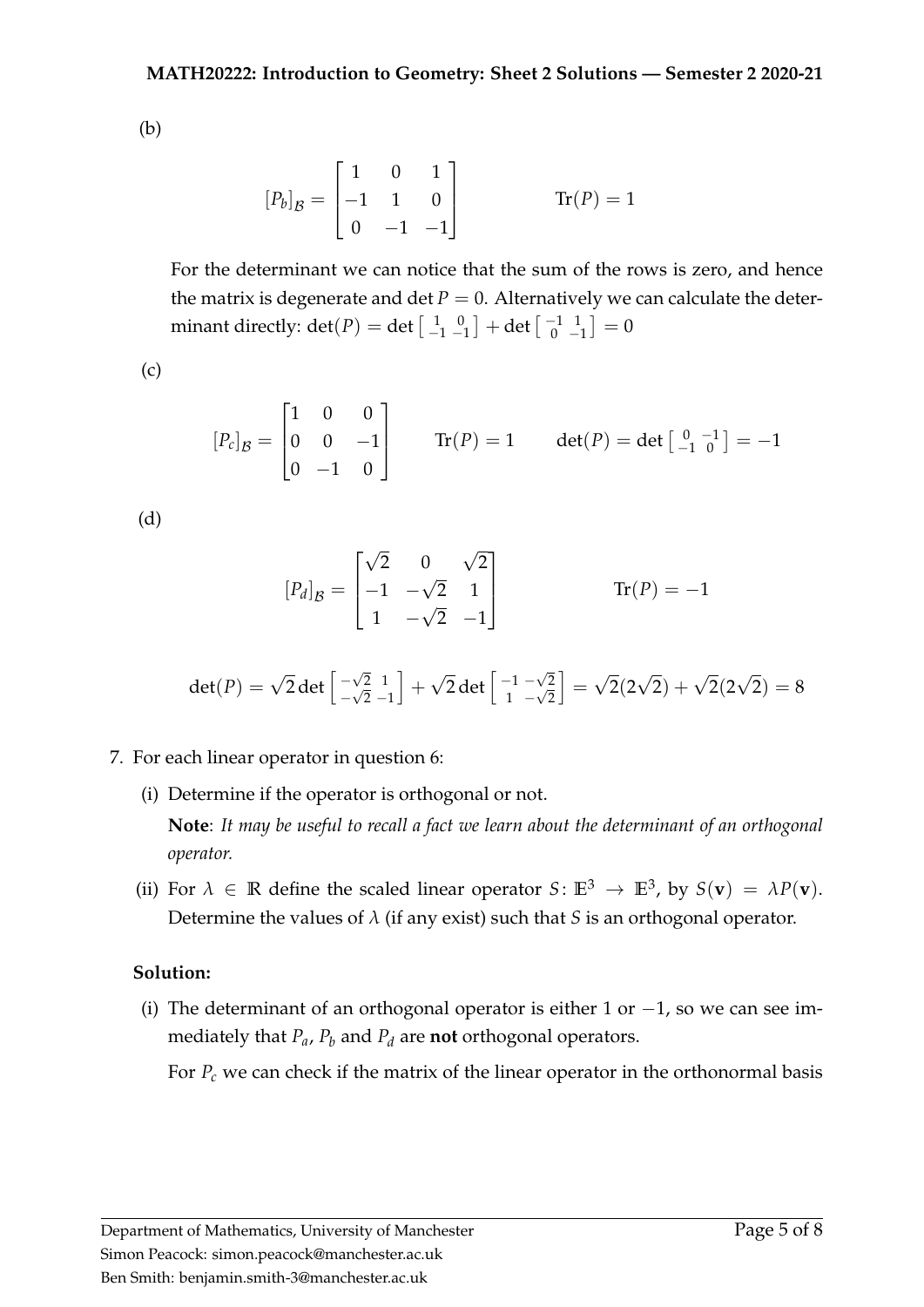$B$ , is an orthogonal matrix.

$$
[P_c]_B[P_c]_B^{\mathsf{T}} = \begin{bmatrix} 1 & 0 & 0 \\ 0 & 0 & -1 \\ 0 & -1 & 0 \end{bmatrix} \begin{bmatrix} 1 & 0 & 0 \\ 0 & 0 & -1 \\ 0 & -1 & 0 \end{bmatrix} = I_3.
$$

Since the product gives the identity, *P[c](#page-3-4)* is an orthogonal operator.

(ii) If  $S_a$  $S_a$  is orthogonal then the inner product  $\langle S_a(\mathbf{e}_x), S_a(\mathbf{e}_y) \rangle = 0$ , but

$$
\langle S_a(\mathbf{e}_x), S_a(\mathbf{e}_y) \rangle = \langle \lambda P_a(\mathbf{e}_x), \lambda P_a(\mathbf{e}_y) \rangle
$$
  
=  $\lambda^2 \langle \mathbf{e}_x + \mathbf{e}_y, \mathbf{e}_y + \mathbf{e}_z \rangle = \lambda^2.$ 

Thus if  $\big\langle S_a({\bf e}_x), S_a({\bf e}_y) \big\rangle = 0$  $\big\langle S_a({\bf e}_x), S_a({\bf e}_y) \big\rangle = 0$  $\big\langle S_a({\bf e}_x), S_a({\bf e}_y) \big\rangle = 0$ , we would necessarily require  $\lambda = 0$ . Since the zero linear operator is never orthogonal we see that *S[a](#page-3-1)* is not orthogonal for any choice of *λ*.

The operator  $P_b$  $P_b$  is degenerate, thus the scaled version  $S_b$  is also degenerate. It is therefore not orthogonal for any  $\lambda \in \mathbb{R}$ .

The operator *P[c](#page-3-4)* is orthogonal. It is easy to see that −*P[c](#page-3-4)* is also orthogonal, but for any other [c](#page-3-4)hoice of  $\lambda$  the determinant would not be  $\pm 1$ . Thus  $S_c$  is orthogonal for  $\lambda \in \{1, -1\}$ .

The operator  $P_d$  $P_d$  has determinant 8 and the determinant of  $S_d = \lambda^3$  det  $P_d$ , thus the only possible choices for  $\lambda$  are  $\pm 1/2$ . Setting  $\lambda = 1/2$  we see that

$$
[S_d]_B [S_d]_B^{\mathsf{T}} = \begin{bmatrix} 1/\sqrt{2} & 0 & 1/\sqrt{2} \\ -1/2 & -1/\sqrt{2} & 1/2 \\ 1/2 & -1/\sqrt{2} & -1/2 \end{bmatrix} \begin{bmatrix} 1/\sqrt{2} & -1/2 & 1/2 \\ 0 & -1/\sqrt{2} & -1/\sqrt{2} \\ 1/\sqrt{2} & 1/2 & -1/2 \end{bmatrix} = I_3.
$$

Similarly for  $\lambda = -1/2$  $\lambda = -1/2$  $\lambda = -1/2$ , so  $S_d$  is orthogonal for  $\lambda \in \{1/2, -1/2\}$ .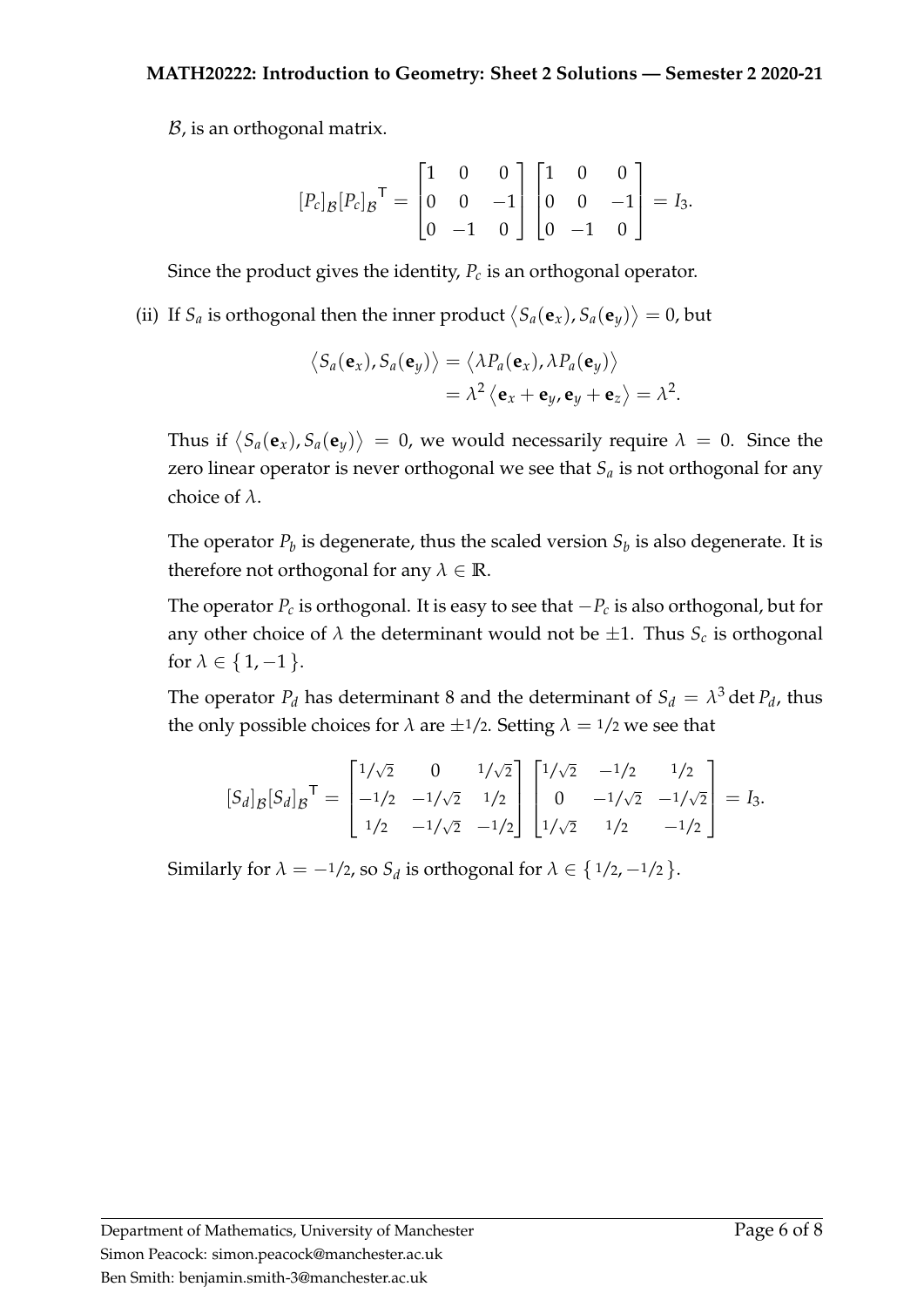<span id="page-6-0"></span>8. (a) Group the following bases into equivalent classes with respect to orientation. That is, all bases in the same class must share an orientation and any pair in different classes must have a different orientation.

$$
\mathcal{B}_1 = (\mathbf{e}_x, \mathbf{e}_y, \mathbf{e}_z) \qquad \qquad \mathcal{B}_2 = (\mathbf{e}_y, \mathbf{e}_z, \mathbf{e}_x) \qquad \qquad \mathcal{B}_3 = (\mathbf{e}_y, \mathbf{e}_x, \mathbf{e}_z) \n\mathcal{B}_4 = (\mathbf{e}_x + \mathbf{e}_y, \mathbf{e}_y - \mathbf{e}_x, \mathbf{e}_z) \qquad \qquad \mathcal{B}_5 = (\mathbf{e}_y + \mathbf{e}_z, \mathbf{e}_z - \mathbf{e}_y, \mathbf{e}_x) \qquad \qquad \mathcal{B}_6 = (\mathbf{e}_x + \mathbf{e}_y, \mathbf{e}_x - \mathbf{e}_y, \mathbf{e}_z)
$$

(b) Using your answer to part [\(a\)](#page-6-0), or otherwise, determine which of the following linear operators preserve the orientation and which change the orientation.

| $P_1: \mathbb{E}^3 \to \mathbb{E}^3$ | $P_1(\mathbf{e}_x)=\mathbf{e}_y$                  | $P_1({\bf e}_y)={\bf e}_z$           | $P_3(e_z) = e_x$ |
|--------------------------------------|---------------------------------------------------|--------------------------------------|------------------|
| $P_2: \mathbb{E}^3 \to \mathbb{E}^3$ | $P_2(e_x) = e_y$                                  | $P_2({\bf e}_y)={\bf e}_{x}$         | $P_3(e_z) = e_z$ |
| $P_3: \mathbb{E}^3 \to \mathbb{E}^3$ | $P_3(\mathbf{e}_x) = \mathbf{e}_x + \mathbf{e}_y$ | $P_3({\bf e}_y)={\bf e}_y-{\bf e}_x$ | $P_3(e_z) = e_z$ |
| $P_4: \mathbb{E}^3 \to \mathbb{E}^3$ | $P_4(e_x) = e_y + e_z$                            | $P_4({\bf e}_y)={\bf e}_z-{\bf e}_y$ | $P_3(e_z) = e_x$ |
| $P_5: \mathbb{E}^3 \to \mathbb{E}^3$ | $P_5(\mathbf{e}_x) = \mathbf{e}_x + \mathbf{e}_y$ | $P_5({\bf e}_y)={\bf e}_x-{\bf e}_y$ | $P_3(e_z) = e_z$ |

### **Solution:**

(a)  $B_1 T_{B_2} =$  $\sqrt{ }$  $\parallel$ 0 0 1 1 0 0 0 1 0 1 . This has determinant 1 and so  $B_1$  and  $B_2$  have the same orientation.  $B_1 T_{B_3} =$  $\sqrt{ }$  $\vert$ 0 1 0 1 0 0 0 0 1 1 . This has determinant −1 and so  $B_1$  and  $B_3$  have opposite orientation.  $B_1 T_{B_4} =$  $\sqrt{ }$  $\left| \right|$  $1 -1 0$ 1 1 0 0 0 1 1 . This has determinant 2 and so  $B_1$  and  $B_4$  have the same

orientation.

For the remaining transition matrices we can calculate them in the same way or we can note that

$$
g_1Tg_4=g_2Tg_5=g_3Tg_6.
$$

Therefore  $B_2$  and  $B_5$  have the same orientation as each other and similarly,  $B_3$ and  $\mathcal{B}_6$  share an orientation.